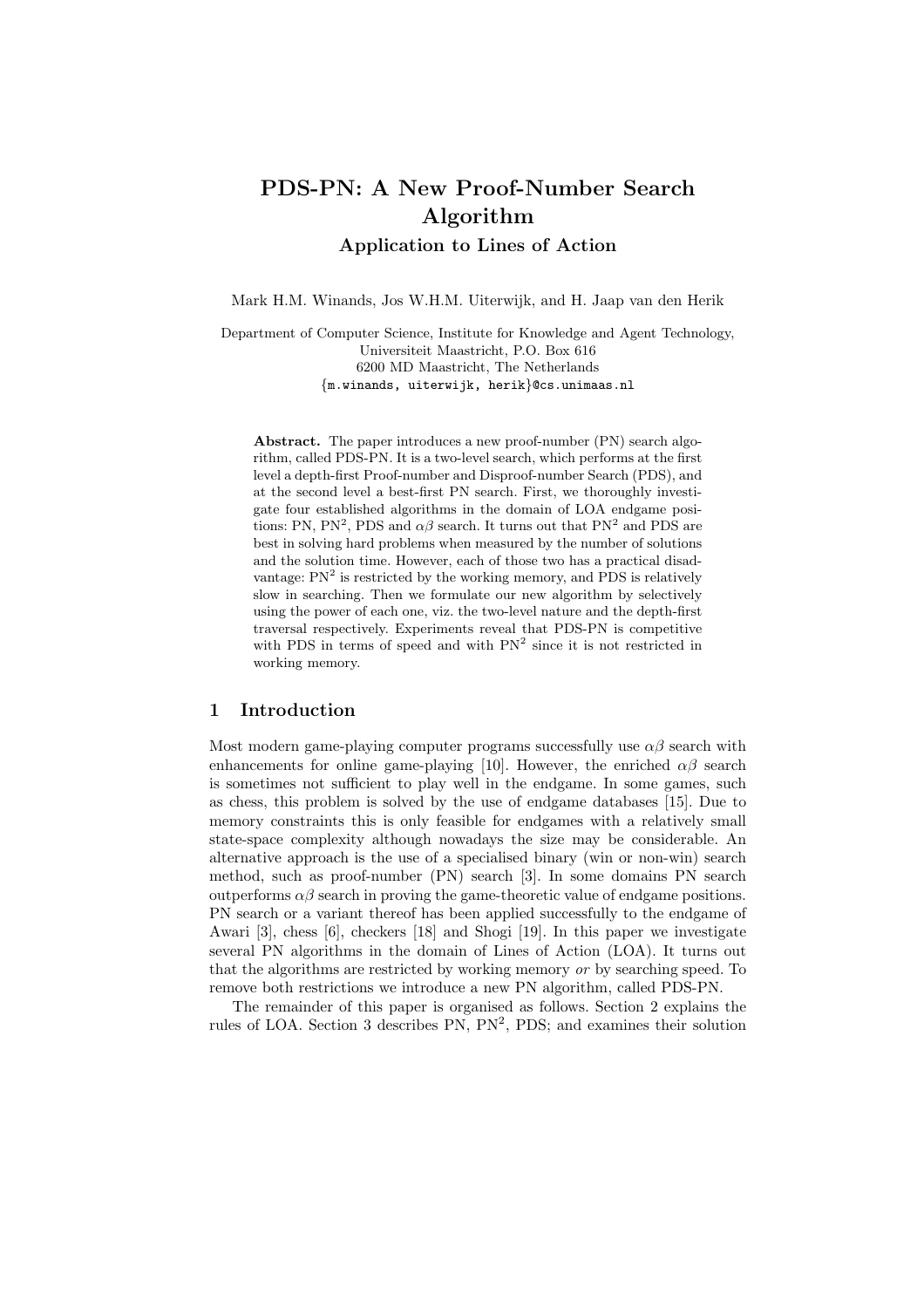2 Mark Winands et al.

power and solution time, in relation to that of  $\alpha\beta$ . In section 4 we explain the working of PDS-PN. Subsequently, the results of the experiments with PDS-PN are given in section 5. Finally, in section 6 we present our conclusions and propose topics for further research.

# 2 Lines of Action

Lines of Action (LOA) [16] is a two-person zero-sum chess-like connection game with perfect information. It is played on an  $8 \times 8$  board by two sides, Black and White. Each side has twelve pieces at its disposal. The black pieces are placed in two rows along the top and bottom of the board (see figure 1a), while the white pieces are placed in two files at the left and right edge of the board. The players alternately move a piece, starting with Black. A move takes place in a straight line, exactly as many squares as there are pieces of either colour anywhere along the line of movement (see figure 1b). A player may jump over its own pieces. A player may not jump over the opponent's pieces, but can capture them by landing on them. The goal of a player is to be the first to create a configuration on the board in which all own pieces are connected in one unit (see figure 1c). In the case of simultaneous connection, the game is drawn. The connections within the unit may be either orthogonal or diagonal. If a player cannot move, this player has to pass. If a position with the same player to move occurs for the third time, the game is drawn.



Fig. 1. (a) The initial position of LOA. (b) An example of possible moves in a LOA game. (c) A terminal LOA position.

An interesting property of the game is that most terminal positions still have more than ten pieces remaining on the board [20], which makes the game not suitable for endgame databases. Although reasonable effort has been undertaken to construct adequate evaluation functions for LOA [22], experiments still suggest that these are not very good predictions in the case of forced wins. Therefore, LOA seems an appropriate test domain for PN search algorithms.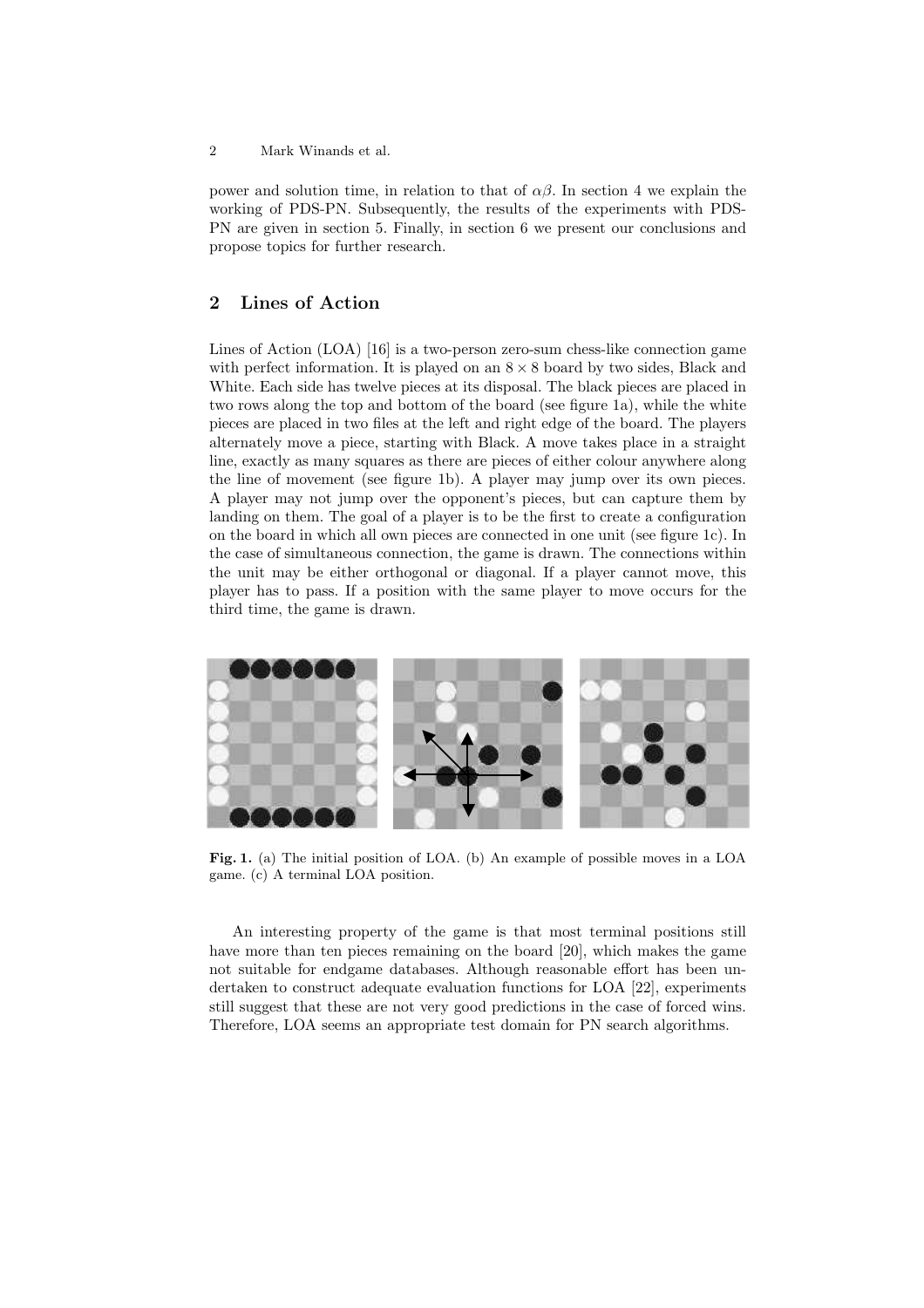## 3 Three Proof-Number Search Algorithms

In this section we give a short description of PN search,  $PN<sup>2</sup>$  search and PDS. We end with a comparison between PN,  $PN^2$ , PDS and  $\alpha\beta$ .

#### 3.1 Proof-Number Search

Proof-number (PN) search is a best-first search algorithm especially suited for finding the game-theoretical value in game trees [2]. Its aim is to prove the true value of the root of a tree. A tree can have three values: true, false or unknown. In the case of a forced win, the tree is proved and its value is true. In the case of a forced loss or draw, the tree is disproved and its value is false. Otherwise the value of the tree is unknown. In contrast to other best-first algorithms PN search does not need a domain-dependent heuristic evaluation function to determine the most-promising node to be expanded next [3]. In PN search this node is usually called most-proving node. PN search selects the most-proving node using two criteria: (1) the shape of the search tree (the number of children of every internal node) and (2) the values of the leaves. These two criteria enable PN search to treat game trees with a non-uniform branching factor efficiently.



Fig. 2. An AND/OR tree with proof and disproof numbers.

Below we explain PN search on the basis of the AND/OR tree depicted in figure 2, in which a square denotes an OR node, and a circle denotes an AND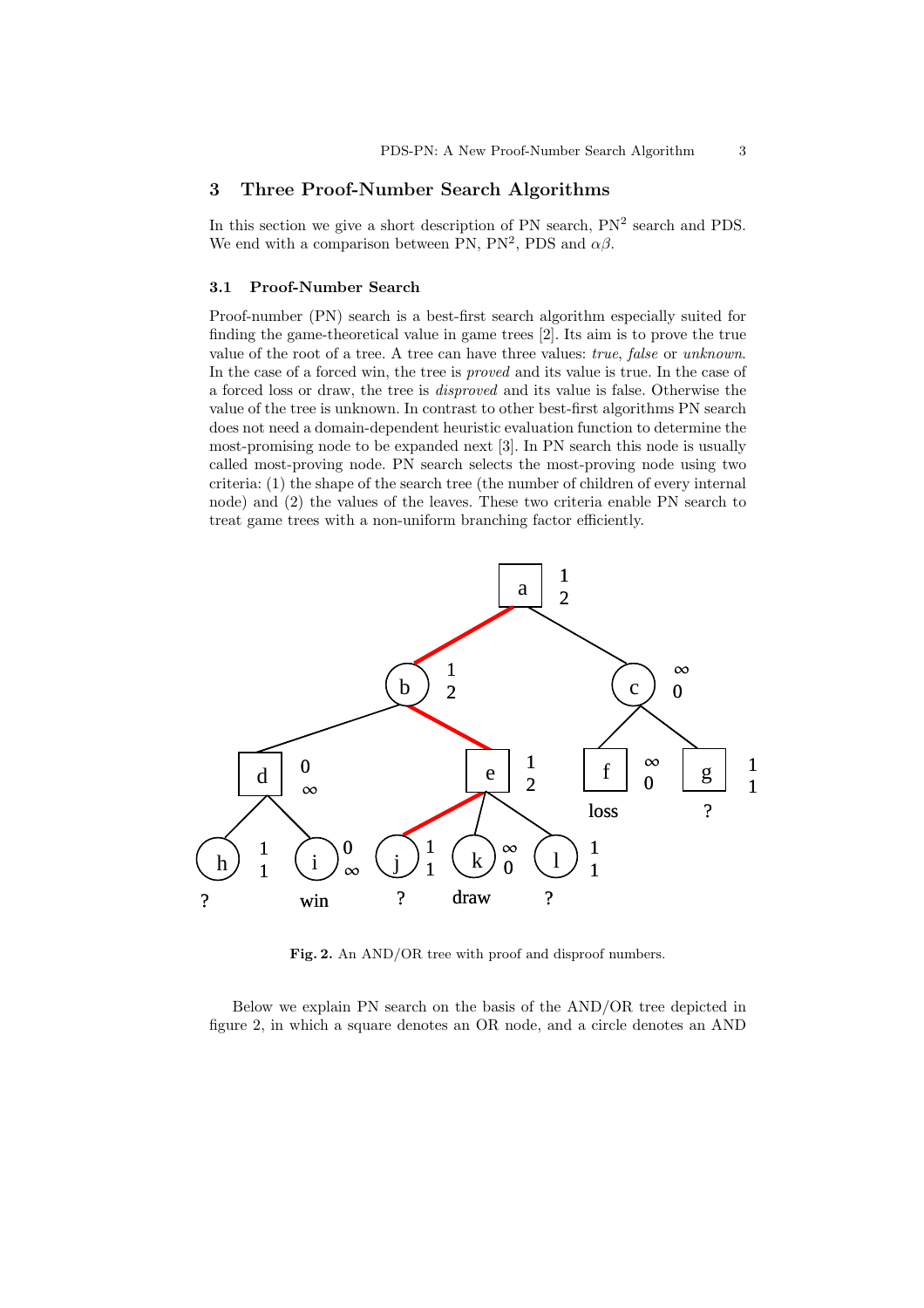node. The numbers to the right of a node denote the proof number (upper) and disproof number (lower). A *proof number* represents the minimum number of leaf nodes which have to be proved in order to prove the node. Analogously, a disproof number represents the minimum number of leaves which have to be disproved in order to disprove the node. Because the goal of the tree is to prove a forced win, winning nodes are regarded as proved. Therefore, they have proof number 0 and disproof number  $\infty$  (e.g., node *i*). Lost or drawn nodes are regarded as disproved (e.g., nodes f and k). They have proof number  $\infty$  and disproof number 0. Unknown leaf nodes have a proof and disproof number of unity (e.g., nodes g,  $h, j$  and l). The proof number of an internal AND node is equal to the sum of its childrens' proof numbers, since to prove an AND node all the children have to be proved. The disproof number of an AND node is equal to the minimum of its childrens' disproof numbers. The disproof number of an internal OR node is equal to the sum of its childrens' disproof numbers, since to disprove an OR node all the children have to be disproved. Its proof number is equal to the minimum of its childrens' proof numbers. The procedure of selecting the most-proving node to expand is the following. We start at the root. Then, at each OR node the child with the lowest proof number is selected as successor, and at each AND node the child with the lowest disproof number is selected as successor. Finally, when a leaf node is reached, it is expanded and its children are evaluated. This is called *immediate evaluation*. The selection of the most-proving node  $(i)$  in figure 2 is given by the bold path.

In the naive implementation, proof and disproof numbers are each initialised to unity in the unknown leaves. In other implementations, the proof number and disproof number are set to 1 and  $n$  for an OR node (and the reverse for an AND node), where  $n$  is the number of legal moves. In LOA this initialisation leads to a speed-up by a factor of 6 in time [21].

A disadvantage of PN search is that the whole search tree has to be stored in memory. When the memory is full, the search process has to be terminated prematurely. A partial solution is to delete proved or disproved subtrees [2]. In the next subsections we discuss two variants of PN search that handle the memory problem more adequately.

# 3.2 PN<sup>2</sup> Search

 $PN<sup>2</sup>$  is first described in [2], as an algorithm to reduce memory requirements in PN search. It is elaborated upon in [5]. Its implementation and testing for chess positions is extensively described in [7]. PN<sup>2</sup> consists of two levels of PN search. The first level consists of a PN search  $(pn_1)$ , which calls a PN search at the second level  $(pn_2)$  for an evaluation of the most-proving node of the pn<sub>1</sub>-search tree. This  $\text{pn}_2$  search is bound by a maximum number of nodes that can be stored in memory. The number is a fraction of the size of the  $pn_1$ -search tree. The fraction  $f(x)$  is given by the logistic growth function [4], x being the size of the first-level search: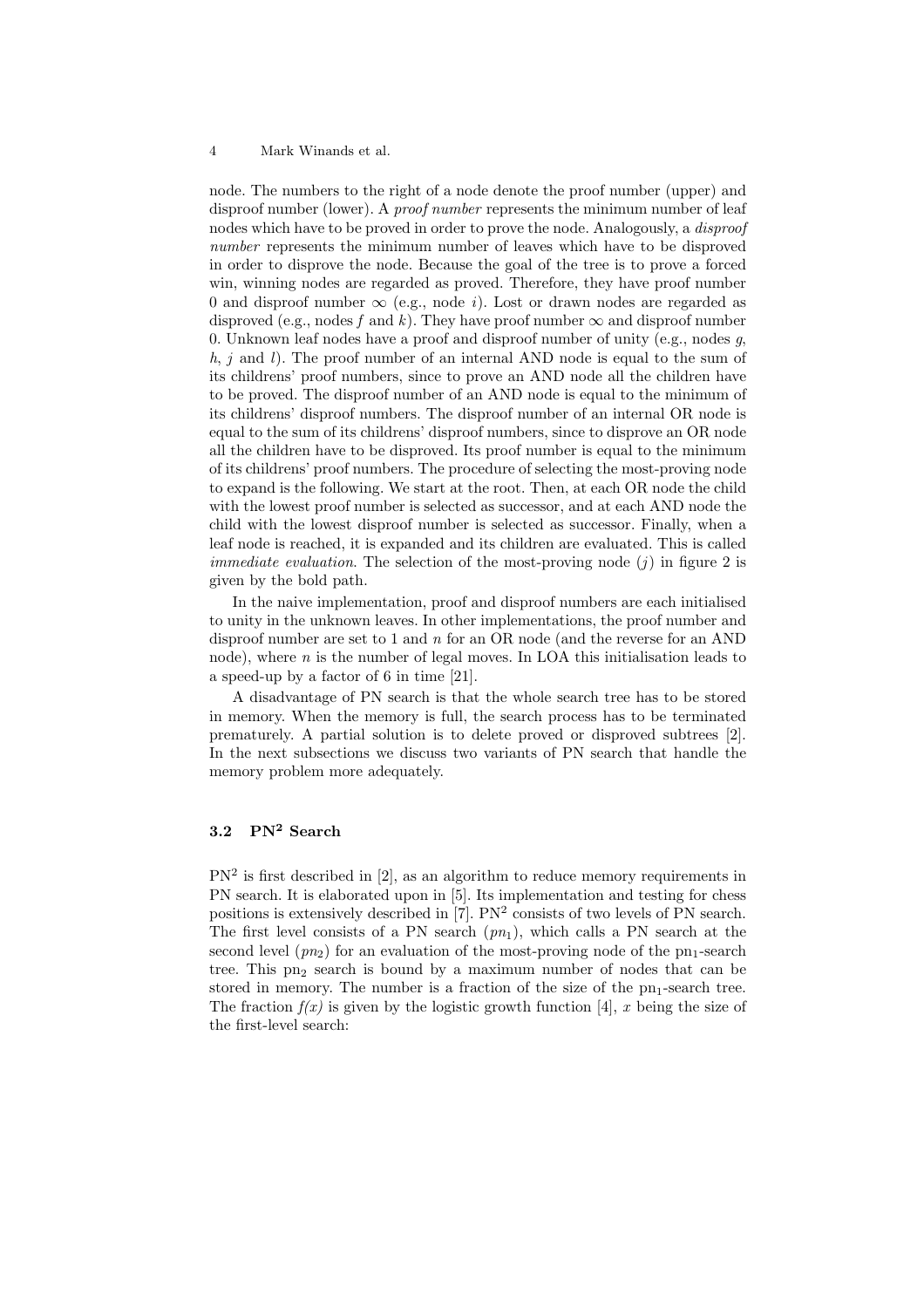$$
f(x) = \frac{1}{1 + e^{\frac{a - x}{b}}}
$$
 (1)

with parameters a and b, both strictly positive. The number of nodes  $y$  in a pn<sub>2</sub>search tree is restricted to the minimum of this fraction function or the number of nodes which can still be stored. The formula to compute  $y$  is:

$$
y = min(x \times f(x), N - x)
$$
 (2)

with  $N$  the maximum number of nodes to be stored in memory.

The  $\text{p}_2$  search is stopped when the number of nodes stored in memory exceeds y or the subtree is (dis)proved. After completion of the  $\text{pn}_2$  search, the children of the root of the pn<sub>2</sub>-search tree are preserved, but subtrees are removed from memory. The children of the most-proving node (the root of the pn2-search tree) are not immediately evaluated by a second-level search, only when they are selected as most-proving node. This is called *delayed evaluation*. We would like to remark that for  $pn_2$ -search trees immediate evaluation is used.

As we have seen in subsection 3.1, proved or disproved subtrees can be deleted. If we do not delete proved or disproved subtrees in the  $\text{p}_2$  search the number of nodes searched is the same as  $y$ , otherwise we can continue the search longer. Preliminary results have shown that deleting proved or disproved subtrees in the  $p_{12}$  search causes a significant reduction in the number of nodes investigated [21].

#### 3.3 Proof-number and Disproof-number Search

In 1995, Seo formulated a depth-first iterative-deepening version of PN search, later called PN\* [19]. Nagai [12, 13] proposed a depth-first search algorithm, called Proof-number and Disproof-number Search (PDS), which is a straight extension of PN\*. Instead of using only proof numbers such as in PN\*, PDS uses disproof numbers too. PDS uses a method called multiple-iterative deepening. Instead of iterating only in the root node such as in the ordinary iterative deepening, it iterates in *all* nodes. To keep iterative deepening effective, the method is enhanced by storing the expanded nodes in a TwoBig transposition table [8]. PDS uses two thresholds in searching, one for the proof numbers and one for the disproof numbers. Once the thresholds are assigned to a node, the subtree rooted at that node is continued to be searched as long as either the proof or disproof number is below the assigned thresholds. Each OR (AND) node assigns the thresholds to its children with minimum proof (disproof) number. If the threshold of the (dis)proof number is incremented in the next iteration, the search continues mainly using the (dis)proof number to find a (dis)proof. If the proof number is smaller than the disproof number, it means that it seems to have a proof solution and the threshold of the proof number is incremented. Otherwise, it seems to be a disproof solution and the threshold of the disproof number is incremented. When PDS does not (dis)prove the root given the thresholds,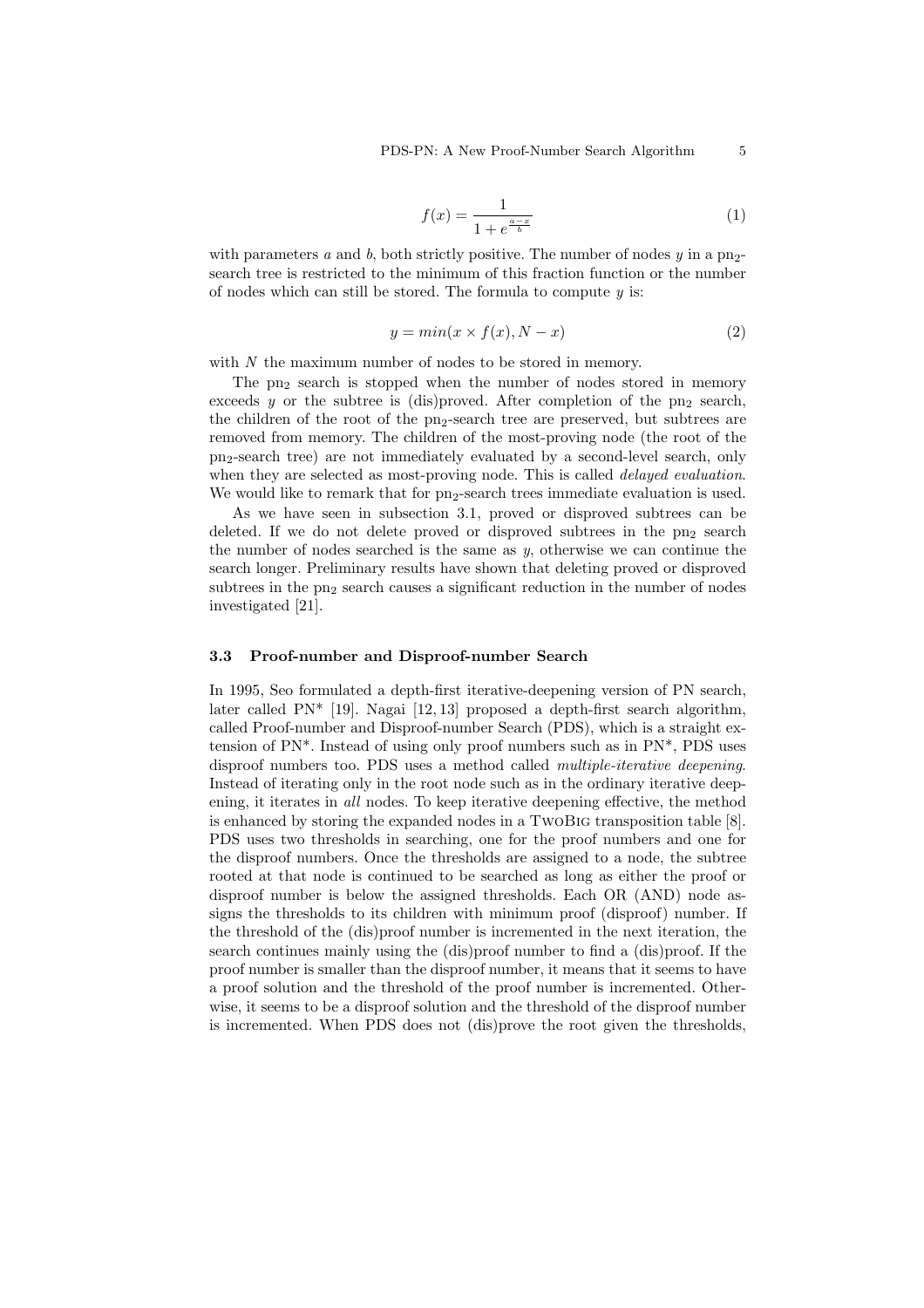#### 6 Mark Winands et al.

it increases one of the threshold values and continues searching. Finally, we remark that we check whether nodes are terminal when they are expanded. This is called delayed evaluation. The expanded nodes are stored in a transposition table. The proof and disproof number of a node are set to unity when not found in the transposition table.

PDS is a depth-first search algorithm but behaves like a best-first search algorithm. It is asymptotically equivalent to PN search regarding the selection of the most-proving node. In passing, we would like to remark that PDS by using transposition tables suffers from the graph-history-interaction problem (cf. [9]). Especially the GHI evaluation problem can occur in LOA too. For instance, draws can be agreed upon due to the three-fold-repetition rule. Thus, dependent on its history a node can be a draw or can have a different value. In the current PDS algorithm this problem is ignored.

#### 3.4 Comparison

In this subsection we compare PN,  $PN^2$ , PDS and  $\alpha\beta$  search with each other. All experiments have been performed in the framework of the tournament program MIA (Maastricht In Action)<sup>1</sup>. The program has been written in Java and can easily be ported to all platforms supporting Java. MIA performs an  $\alpha\beta$  depthfirst iterative-deepening search, and uses a TwoDeep transposition table [8], neural-network move ordering [11] and killer moves [1].

For the  $\alpha\beta$  depth-first iterative-deepening searches nodes at depth *i* are counted only during the first iteration that the level is reached. This is how the comparison is done in  $[2]$ . For PN, PN<sup>2</sup> and PDS search all nodes evaluated for the termination condition during the search are counted. For PDS this node count is equal to the number of expanded nodes (function calls of the recursive PDS algorithm), for PN and PN<sup>2</sup> this node count is equal to the number of nodes generated. The maximum number of nodes searched is 50,000,000. The limit corresponds roughly to tournament conditions. The maximum number of nodes stored in memory is 1,000,000. The parameters  $(a,b)$  of the growth function used in  $PN^2$  are set at (1800K, 240K) according to the suggestions in [7].

PN, PN<sup>2</sup>, PDS and  $\alpha\beta$  are tested on a set of 488 forced-win LOA positions<sup>2</sup>. In the second column of table 1 we see that 470 positions were solved by the  ${\rm PN^2}$ search, 473 positions by PDS, only 356 positions by PN, and 383 positions by  $\alpha\beta$ . In the third and fourth column the number of nodes and the time consumed are given for the subset of 314 positions, which all four algorithms could solve. If we have a look at the third column, we see that PN search builds the smallest search trees and  $\alpha\beta$  by far the largest. PDS and PN<sup>2</sup> build larger trees than PN but can solve significantly more positions. This suggests that both algorithms are better suited for harder problems.  $PN<sup>2</sup>$  investigates 1.2 times more nodes than PDS, but  $PN<sup>2</sup>$  is six times faster than PDS for this subset.

<sup>&</sup>lt;sup>1</sup> MIA can be played at the website: http://www.cs.unimaas.nl/m.winands/loa/.

<sup>&</sup>lt;sup>2</sup> The test set can be found at http://www.cs.unimaas.nl/m.winands/loa/tscg2002a.zip.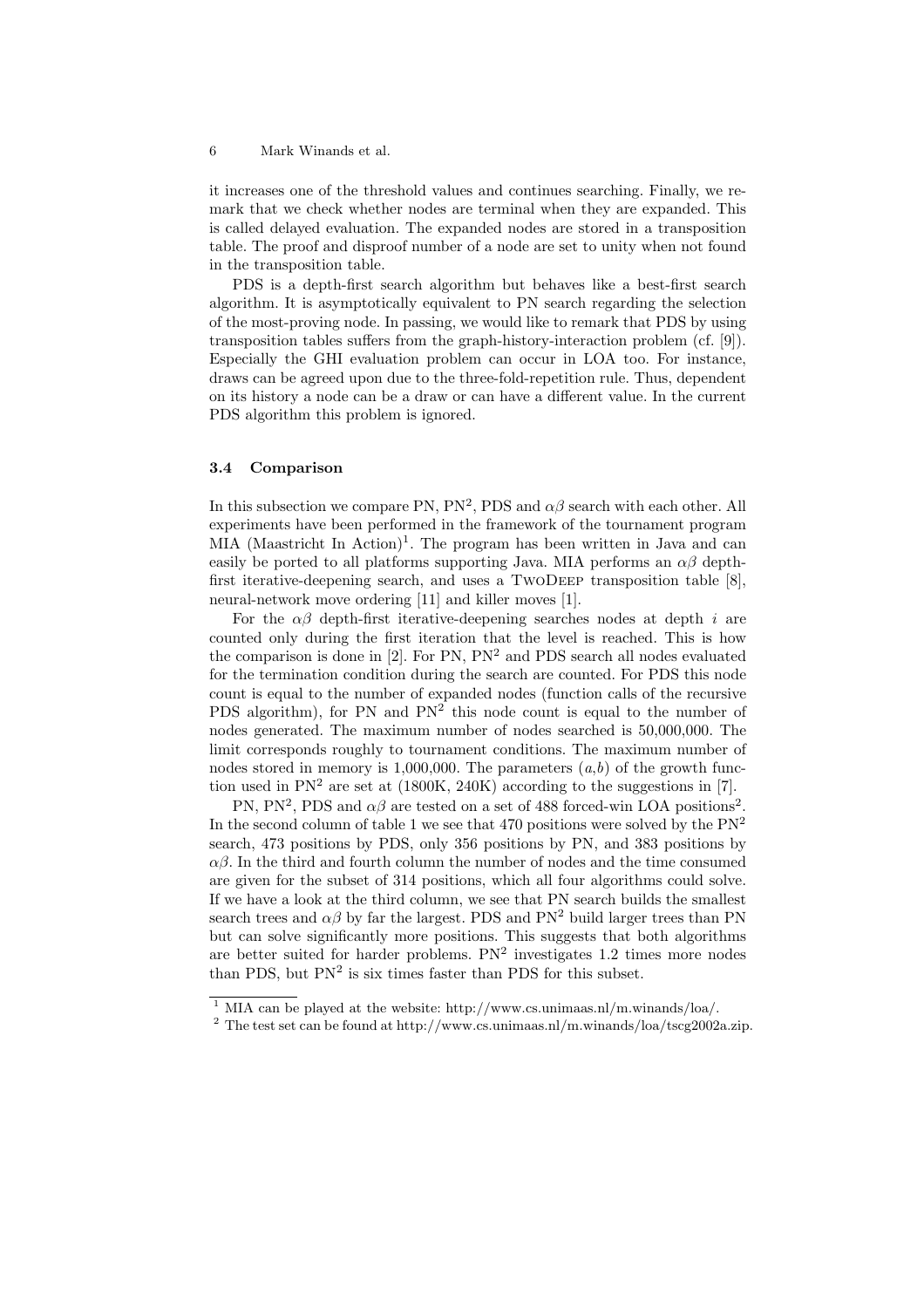|               | $\text{Algorithm} \# \text{ of positions solved}\$ | 314 positions            |                              |
|---------------|----------------------------------------------------|--------------------------|------------------------------|
|               | (out of $488$ )                                    |                          | Total nodes Total time (ms.) |
| $\alpha\beta$ | 383                                                | 1,711,578,143            | 22,172,320                   |
| <b>PN</b>     | 356                                                | 89,863,783               | 830,367                      |
| <b>PDS</b>    | 473                                                | 118,316,534              | 6,937,581                    |
| $PN^2$        | 470                                                | $\overline{139,254,823}$ | 1,117,707                    |

Table 1. Comparing the search algorithms on 488 test positions.

For a better insight into the relation between PN<sup>2</sup> and PDS we did another comparison. In table 2 we compare  $PN<sup>2</sup>$  and PDS on the subset of 463 positions, which both algorithms could solve. Now,  $PN^2$  searches 2.6 times more nodes than PDS. The reason for the decrease of performance is that for hard problems the pn<sub>2</sub>-search tree becomes as large as the pn<sub>1</sub>-search tree. Therefore, the pn<sub>2</sub>search tree is causing more overhead. However, if we have a look at the CPU time we see that  $PN^2$  is still three times faster than PDS. The reason is that PDS has a relatively large time overhead because of the delayed evaluation (see subsection 3.3). Consequently, the number of nodes generated is higher than the number of nodes expanded. In our experiments, we observed that PDS generated nodes 7 to 8 times slower than PN. Such a figure for the overhead is in agreement with experiments performed in Othello and Tsume-Shogi [17]. We remark that difference between our LOA results and Nagai's [13] Othello results are mainly caused by domain-dependent heuristics used for the initialisation of the proof and disproof numbers.

Table 2. Comparing PDS and  $PN<sup>2</sup>$  on 463 test positions.

| Algorithm |               | Total nodes Total time (ms.) |
|-----------|---------------|------------------------------|
| PDS.      | 562,436,874   | 34,379,131                   |
| $PN^2$    | 1,462,026,073 | 11,387,661                   |

From the experiments we draw three conclusions. First, PN-search algorithms clearly outperform  $\alpha\beta$  in solving endgame positions in LOA. Second, the memory problems make the plain PN search a weaker solver for the harder problems. Third, PDS and  $PN<sup>2</sup>$  are able to solve significantly more problems than PN and  $\alpha\beta$ . Finally, we note that PN<sup>2</sup> is restricted by its working memory, and that PDS is considerably slower than  $PN^2$ .

## 4 PDS-PN

In the previous section we have seen that an advantage of  $PN<sup>2</sup>$  over PDS is that it is faster. The advantage of PDS over  $PN<sup>2</sup>$  is that its tree is constructed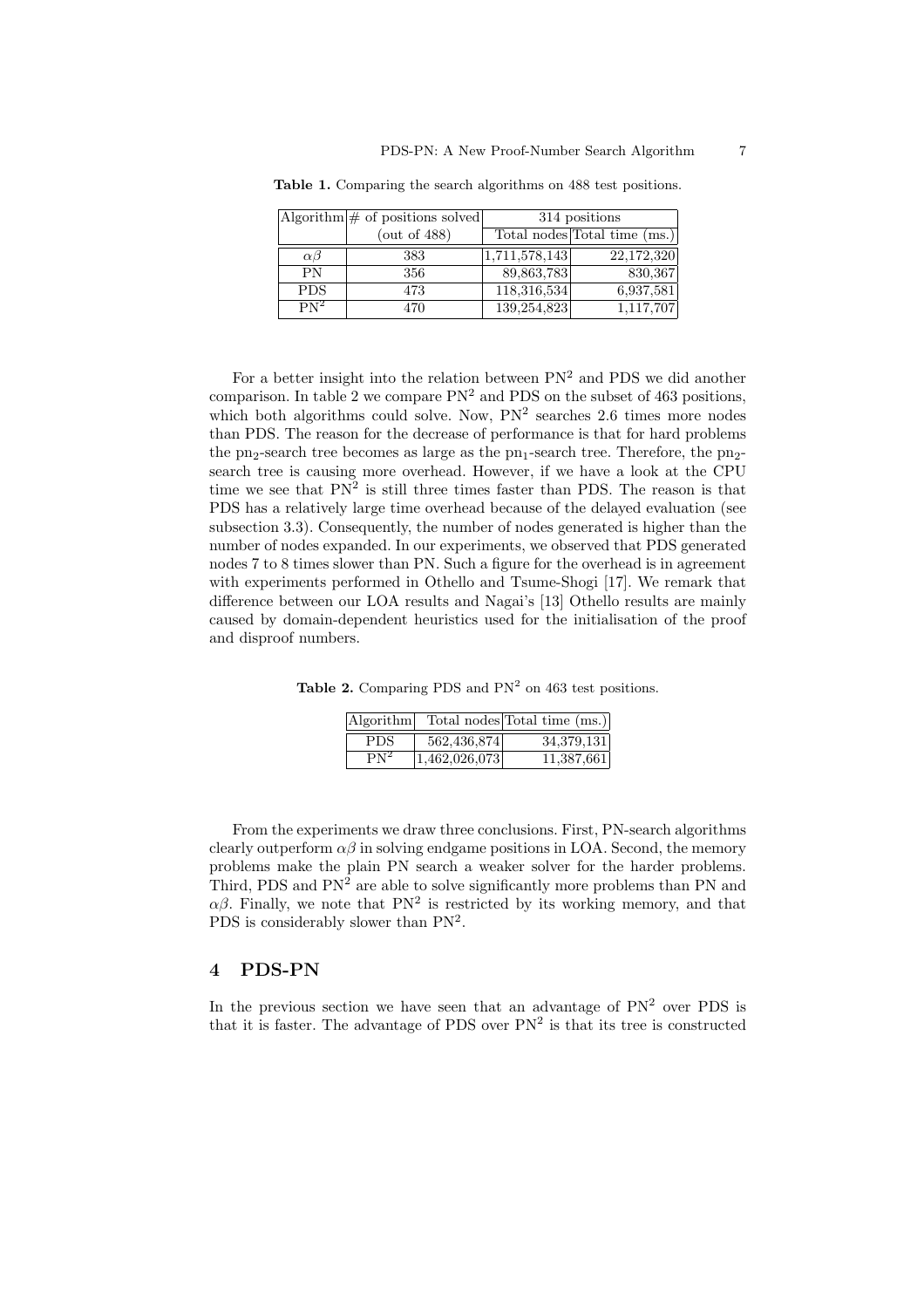#### 8 Mark Winands et al.

as a depth-first tree, which is not restricted by the available working memory. To combine the advantages of both algorithms we propose an algorithm, called PDS-PN, which does not suffer from memory problems and has potentially the speed of  $PN^2$ . PDS-PN is a two-level search as is  $PN^2$ . At the first level a PDS search is performed. When a node has to be expanded, which is not stored in the transposition table, a PN search is started instead of the recursive call of the PDS algorithm. The  $pn_2$  search is stopped as soon as  $(1)$  the subtree is  $(dis)$ proved or (2) the number of the stored nodes exceeds the number obtained by formula 2, where x equals the number of non-empty positions in the transposition table. After completion of the  $pn_2$ -search tree, only the root of the  $pn_2$ -search tree is stored in the transposition table. The PDS-PN algorithm has two advantages. First, the  $pn_1$ -search is a depth-first search, which implies that PDS-PN is not restricted by memory. Second, in PDS-PN the pn<sub>1</sub>-search tree is growing slower in size than in  $PN^2$ . It implies that the focus is on fast PN. Hence, PDS-PN should in principle be faster than PDS. The pseudo code of PDS-PN is given in the appendix.

## 5 Experiments

In this section we test PDS-PN with different parameters  $a$  and  $b$  for the growth function. Next, we evaluate the algorithms PDS-PN and  $PN<sup>2</sup>$  in solving problems under restricted memory conditions. Finally, we compare PDS-PN with optimised parameters against  $PN^2$ . We remark that in PDS-PN at the first-level the nodes are counted as in PDS and at the second-level as in PN.

#### 5.1 Parameter Tuning

In the following series of experiments we measured the solving ability with different parameters a and b. Parameter a takes values of 150K, 450K, 750K, 1050K and 1350K, and for each value of a parameter b takes values of  $60K$ , 120K, 180K, 240K, 300K and 360K. The results are given in table 3. For each a holds that the number of solved positions grows with increasing  $b$ , when the parameter  $b$  is still small. If b is sufficiently large, increasing it will not enlarge the number of solved positions. In the process of parameter tuning we found that PDS-PN solves the most positions with (450K, 300K). However, the difference with parameters configurations (150K, 180K), (150K, 240K), (150K, 300K), (150K, 360K), (450K, 360K) and (1350K, 300K) is not significant. On the basis of these results we deemed that it is not necessary to perform experiments with a larger a.

#### 5.2 Memory Results

From the experiments in subsection 3.4 it is clear that  $PN<sup>2</sup>$  will not be able to solve really hard problems since it will run out of working memory. To support this statement experimentally, we tested the solving ability of  $PN<sup>2</sup>$  and PDS with restricted working memory. In these experiments we started with a memory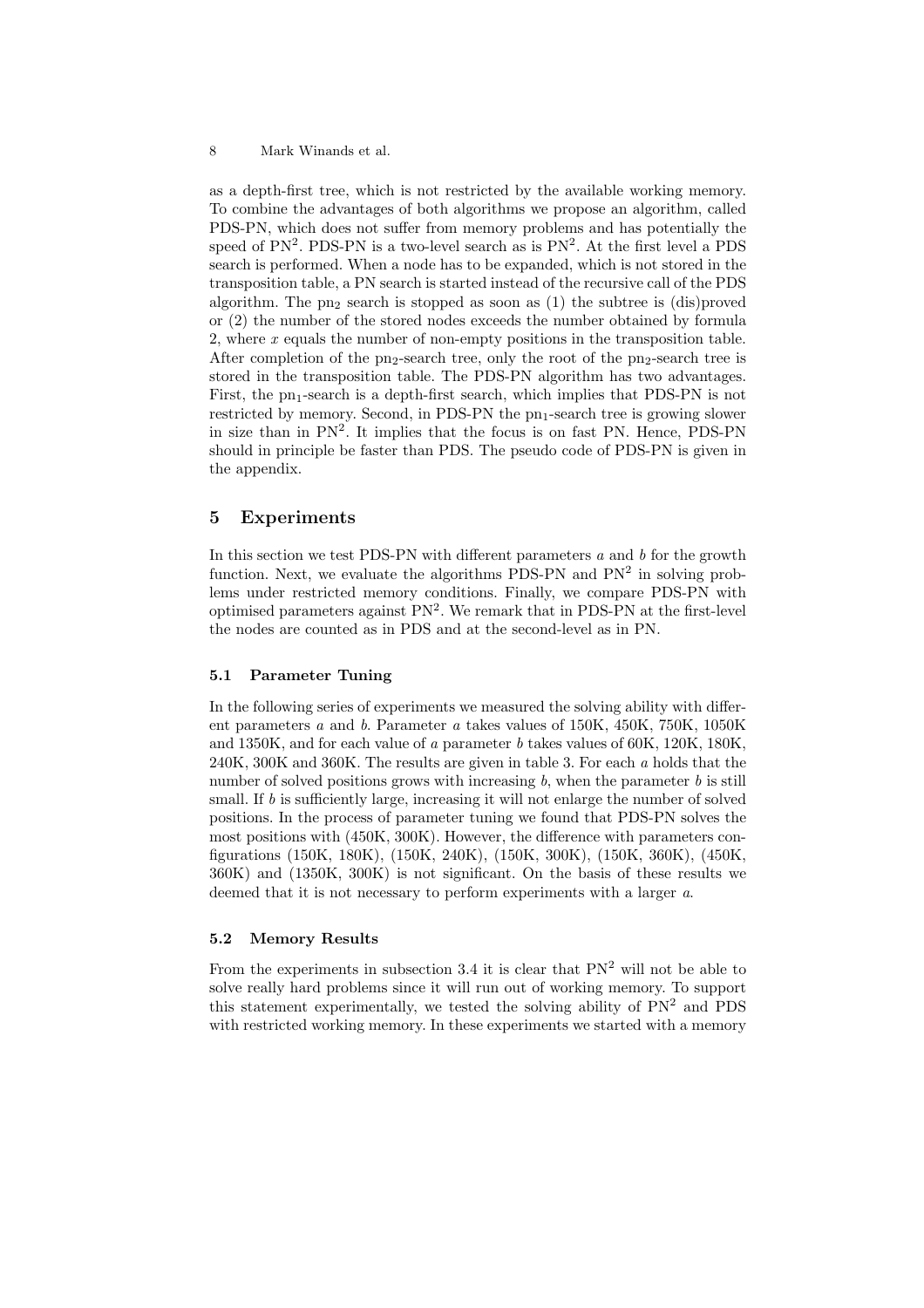| $\boldsymbol{a}$ | b                             | $#$ of solved positions | $\boldsymbol{a}$  | $\boldsymbol{b}$ | $\overline{\#}$ of solved positions |
|------------------|-------------------------------|-------------------------|-------------------|------------------|-------------------------------------|
| 150,000          | 60,000                        | 460                     |                   | 750,000 240,000  | 463                                 |
|                  | 150,000 120,000               | 458                     |                   | 750,000 300,000  | 460                                 |
|                  | 150,000 180,000               | 466                     |                   | 750,000 360,000  | 461                                 |
|                  | 150,000 240,000               | 466                     | 1,050,000         | 60,000           | 421                                 |
|                  | $\overline{150,000}$ 300,000  | 465                     | 1,050,000 120,000 |                  | 448                                 |
|                  | 150,000 360,000               | 466                     | 1,050,000 180,000 |                  | 451                                 |
| 450,000          | 60,000                        | 445                     | 1,050,000 240,000 |                  | 459                                 |
|                  | 450,000 120,000               | 463                     | 1,050,000 300,000 |                  | 459                                 |
|                  | $\overline{450,000 180,000 }$ | 460                     | 1,050,000 360,000 |                  | 460                                 |
|                  | 450,000 240,000               | 461                     | 1,350,000 60,000  |                  | 421                                 |
|                  | 450,000 300,000               | 467                     | 1,350,000 120,000 |                  | 433                                 |
|                  | 450,000 360,000               | 464                     | 1,350,000 180,000 |                  | 447                                 |
| 750,000          | 60,000                        | 432                     | 1,350,000 240,000 |                  | 454                                 |
|                  | 750,000 120,000               | 449                     | 1,350,000 300,000 |                  | 465                                 |
|                  | 750,000 180,000               | 461                     | 1,350,000 360,000 |                  | 459                                 |

Table 3. Number of solved positions for different a and b.

capacity sufficient to store 1,000,000 nodes, subsequently we divided the memory capacity by two at each next step. The parameters  $a$  and  $b$  were also divided by two. The relation between memory and number of solved positions for both algorithms is given in figure 3. We see that the solving performance rapidly decreases for PN<sup>2</sup>. The performance of PDS-PN remains stable for a long time. Only when PDS-PN is restricted to fewer than 10,000 nodes, it begins to solve fewer positions. This experiment suggests that PDS-PN is preferable above PN<sup>2</sup> for the really hard problems, because it is not suffering from memory constraints.

## 5.3 Comparison with PN<sup>2</sup>

In this subsection we compare PDS-PN  $(450K, 300K)$  with PN<sup>2</sup>. Table 4 shows that PDS-PN was able to solve 467 positions and  $PN<sup>2</sup>$  470. The overlap of both sets yields a subset of 461 positions. In the third and fourth column we see that for this subset PDS-PN searches  $1.4$  times more nodes than  $PN^2$ . Simple calculation shows that PDS-PN is generating nodes with the same speed as  $PN<sup>2</sup>$ . Because PDS is three times slower than  $PN^2$ , we may conclude that PDS-PN outperforms PDS in speed.

|        | $\text{Algorithm}$ at positions solved | 461 positions |                              |
|--------|----------------------------------------|---------------|------------------------------|
|        | (out of $488$ )                        |               | Total nodes Total time (ms.) |
| PDS-PN | 467                                    | 1,879,690,850 | 15,887,380                   |
| $PN^2$ | 470                                    | 1,302,157,677 | 11,339,920                   |

Table 4. Comparing PDS-PN and  $PN<sup>2</sup>$  on 488 test positions.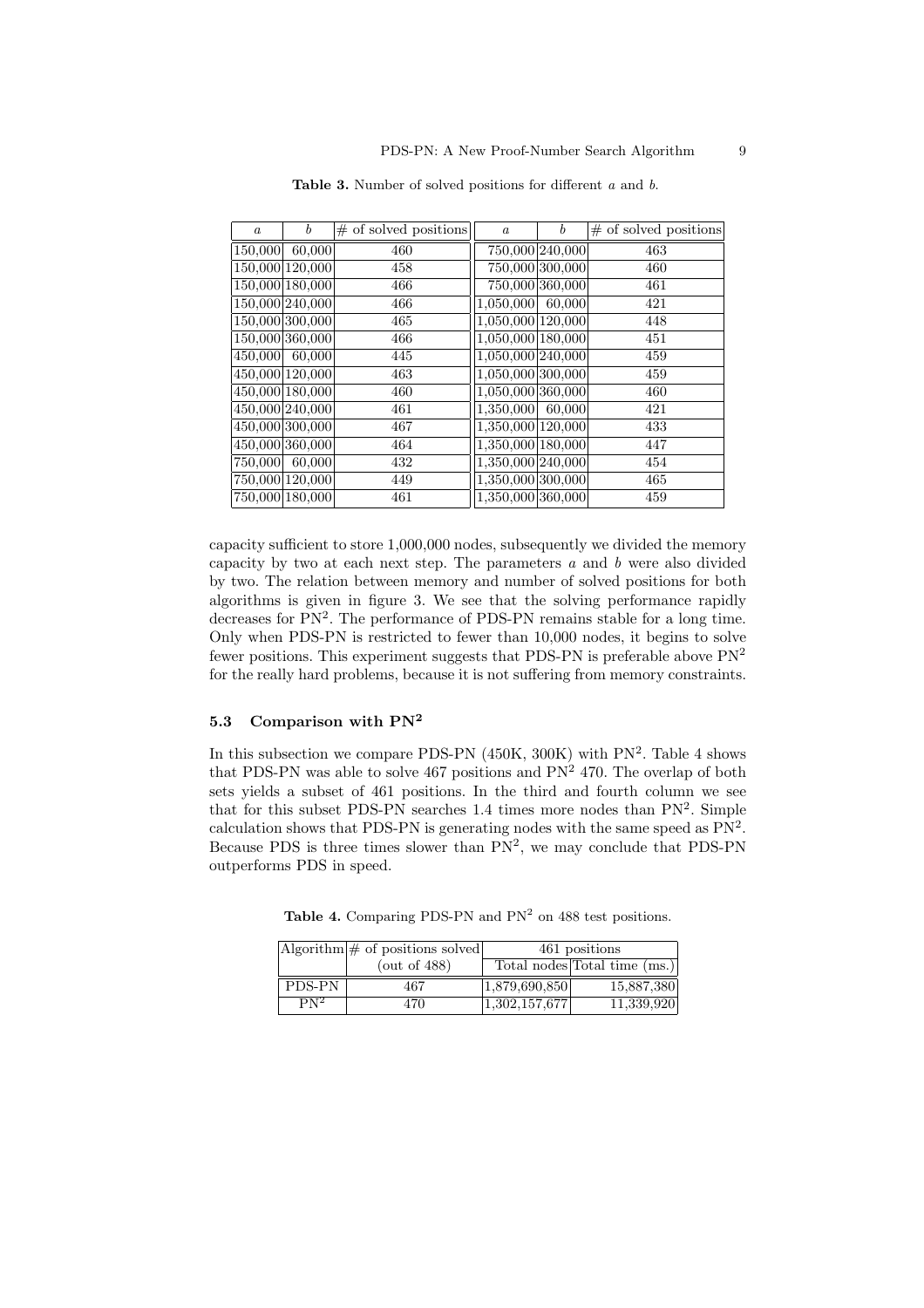

Fig. 3. Results with restricted memory.

In section 5.2 it is suggested that PDS-PN outperforms  $PN<sup>2</sup>$  on really hard problems. For support of this statement, PDS-PN and PN<sup>2</sup> are tested on a different set of 286 really hard LOA positions<sup>3</sup>. The conditions were the same as in previous experiments except that maximum number of nodes searched is set at  $500,000,000$ . In table 5 we see that PDS-PN solves 276 positions and PN<sup>2</sup> 265. We therefore conclude that, for harder problems, PDS-PN is a better endgame solver than  $PN^2$ .

Table 5. Comparing PDS-PN and  $PN<sup>2</sup>$  on 286 really hard test positions.

|        | $\text{Algorithm}$ at positions solved | 255 positions  |                              |
|--------|----------------------------------------|----------------|------------------------------|
|        | (out of $286$ )                        |                | Total nodes Total time (ms.) |
| PDS-PN | 276                                    | 16,685,733,992 | 84, 303, 478                 |
| $PN^2$ | 265                                    | 10,061,461,685 | 57, 343, 198                 |

## 6 Conclusions and Future Research

Below we offer four conclusions and one suggestion for future research. First, we have seen that PN-search algorithms outperform  $\alpha\beta$  in solving endgame positions in LOA. Second, the memory problems make the plain PN search a weaker solver

<sup>&</sup>lt;sup>3</sup> The test set can be found at http://www.cs.unimaas.nl/m.winands/loa/tscg2002b.zip.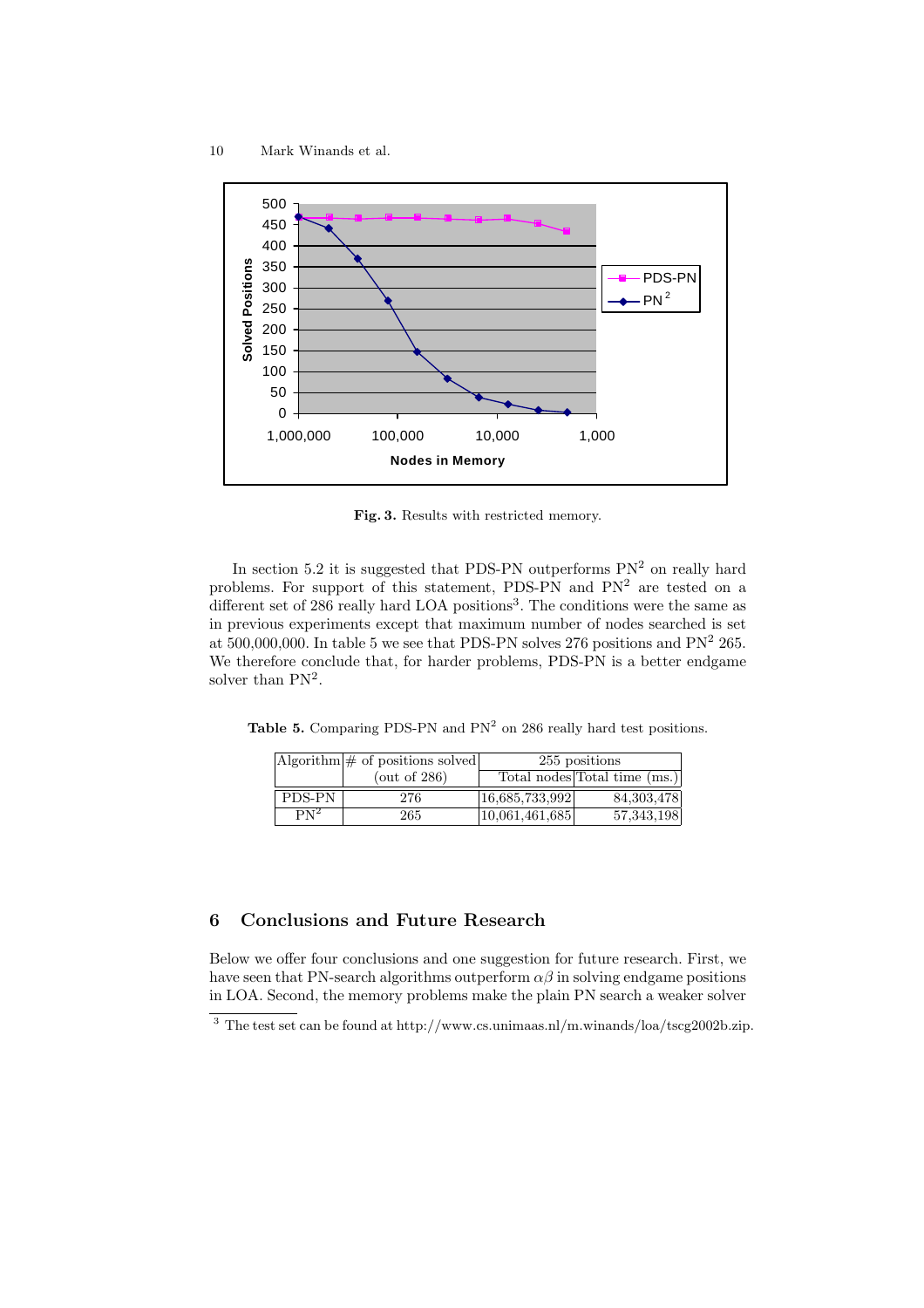for the harder problems. Third, PDS and  $PN<sup>2</sup>$  are able to solve significantly more problems than PN and  $\alpha\beta$ . However, we remark that PN<sup>2</sup> is still restricted by working memory, and that PDS is three times slower than  $PN<sup>2</sup>$  (table 2) because of the delayed evaluation. Fourth, the PDS-PN algorithm is almost as fast as PN<sup>2</sup> when the parameters for its growth function are chosen properly. PDS-PN performs quite well under harsh memory conditions. Hence, we conclude that PDS-PN is an appropriate endgame solver, especially for hard problems and for environments with very limited memory such as hand-held computer platforms.

We believe that an adequate challenge is testing the PDS-PN in other games. e.g., the game of Tsume-Shogi since that game is notoriously known for its difficult endgames. Recently, some of the hard problems including solutions over a few hundred ply are solved by PN\* [19] and PDS [14]. It would be interesting to test PDS-PN on these problems.

## Acknowledgements

The authors would like to thank the members of the Maastricht Search & Games Group for their useful remarks.

## References

- 1. S.G. Akl and M.M. Newborn. The principal continuation and the killer heuristic. In 1977 ACM Annual Conference Proceedings, pages 466–473. ACM, Seattle, 1977.
- 2. L.V. Allis. Searching for Solutions in Games and Artificial Intelligence. Ph.D. Thesis, University of Limburg, Maastricht, The Netherlands, 1994.
- 3. L.V. Allis, M. van der Meulen, and H.J. van den Herik. Proof-number search. Artificial Intelligence, 66(1):91–123, 1994.
- 4. D.D. Berkey. Calculus. Saunders College Publishing, New York, NY, USA, 1988.
- 5. D.M. Breuker. Memory versus Search in Games. Ph.D. Thesis, Universiteit Maastricht, Maastricht, The Netherlands, 1998.
- 6. D.M. Breuker, L.V. Allis, and H.J. van den Herik. How to mate: Applying proofnumber search. In H.J. van den Herik, I.S. Herschberg, and J.W.H.M. Uiterwijk, editors, Advances in Computer Chess 7, pages 251–272. University of Limburg, Maastricht, The Netherlands, 1994.
- 7. D.M. Breuker, J.W.H.M. Uiterwijk, and H.J. van den Herik. The PN<sup>2</sup>-search algorithm. In H.J. van den Herik and B. Monien, editors, Advances in Computer Games 9, pages 115–132. IKAT, Universiteit Maastricht, Maastricht, The Netherlands, 2001.
- 8. D.M. Breuker, J.W.H.M. Uiterwijk, and H.J. van den Herik. Replacement schemes and two-level tables. ICCA Journal, 19(3):175–180, 1996.
- 9. D.M. Breuker, H.J. van den Herik, J.W.H.M. Uiterwijk, and L.V. Allis. A solution to the GHI problem for best-first search. Theoretical Computer Science, 252(1- 2):121–149, 2001.
- 10. M. Campbell, A.J. Hoane Jr., and F. h. Hsu. Deep Blue. Artificial Intelligence, 134(1-2):57–83, 2002.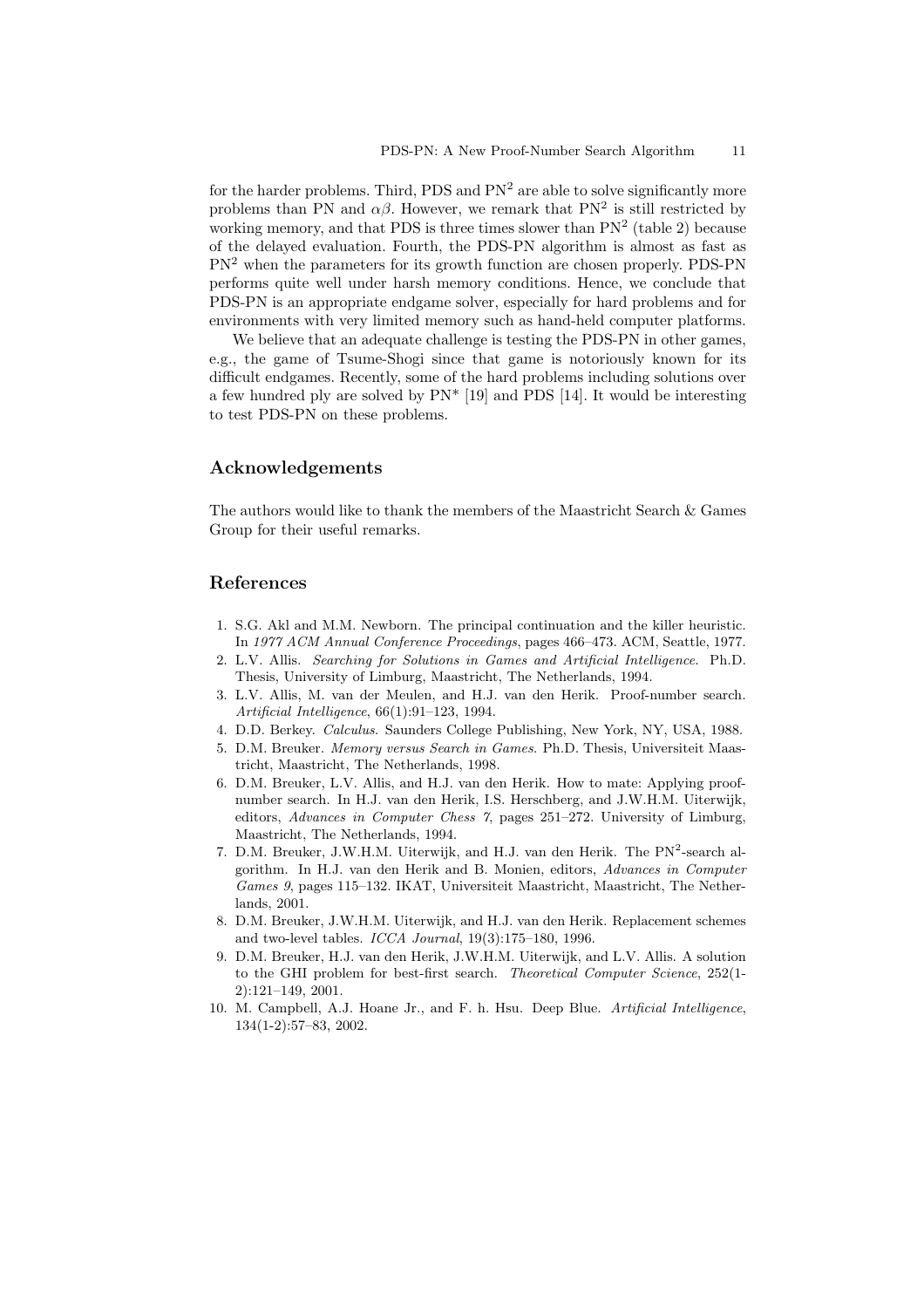- 12 Mark Winands et al.
- 11. L. Kocsis, J.W.H.M. Uiterwijk, and H.J. van den Herik. Move ordering using neural networks. In L. Montosori, J. Váncza, and M. Ali, editors, Engineering of Intelligent Systems, Lecture Notes in Artificial Intelligence, Vol. 2070, pages 45–50. Springer-Verlag, Berlin, 2001.
- 12. A. Nagai. A new AND/OR tree search algorithm using proof number and disproof number. In Proceedings of Complex Games Lab Workshop, pages 40–45. ETL, Tsukuba, Japan, 1998.
- 13. A. Nagai. A New Depth-First-Search Algorithm for AND/OR Trees. M.Sc. Thesis, The University of Tokyo, Tokyo, Japan, 1999.
- 14. A. Nagai. Df-pn Algorithm for Searching AND/OR Trees and Its Applications. Ph.D. Thesis, The University of Tokyo, Tokyo, Japan, 2002.
- 15. E.V. Nalimov, G.M<sup>c</sup>C. Haworth, and E.A. Heinz. Space-efficient indexing of chess endgame tables. ICGA Journal, 23(3):148–162, 2000.
- 16. S. Sackson. A Gamut of Games. Random House, New York, NY, USA, 1969.
- 17. M. Sakuta and H. Iida. The performance of  $PN^*$ , PDS and PN search on  $6\times6$ Othello and Tsume-Shogi. In H.J. van den Herik and B. Monien, editors, Advances in Computer Games 9, pages 203–222. Universiteit Maastricht, Maastricht, The Netherlands, 2001.
- 18. J. Schaeffer and R. Lake. Solving the game of checkers. In R. J. Nowakowski, editor, Games of No Chance, pages 119–133. Cambridge University Press, Cambridge, UK, 1996.
- 19. M. Seo, H. Iida, and J.W.H.M. Uiterwijk. The PN\*-search algorithm: Application to Tsume-Shogi. Artificial Intelligence, 129(1-2):253–277, 2001.
- 20. M.H.M. Winands. Analysis and Implementation of Lines of Action. M.Sc. Thesis, Universiteit Maastricht, Maastricht, The Netherlands, 2000.
- 21. M.H.M. Winands and J.W.H.M. Uiterwijk. PN,  $PN<sup>2</sup>$  and  $PN<sup>*</sup>$  in Lines of Action. In J.W.H.M. Uiterwijk, editor, The CMG Sixth Computer Olympiad Computer-Games Workshop Proceedings. Technical Reports in Computer Science CS 01-04, Universiteit Maastricht, Maastricht, The Netherlands, 2001.
- 22. M.H.M. Winands, J.W.H.M. Uiterwijk, and H.J. van den Herik. The quad heuristic in Lines of Action. ICGA Journal, 24(1):3–15, 2001.

# Appendix

Below the pseudo code of PDS-PN is given. For ease of comparison we use similar pseudocode as given in [12] for the PDS algorithm. The proof number at an OR node and the disproof number at an AND node are equivalent. Analogously, the disproof number at an OR node and the proof number at an AND node are similar. As they are dual to each other, an algorithm similar to negamax in the context of minimax searching can be constructed. This algorithm is called NegaPDS. In the following, proofSum(n) is a function that computes the sum of the proof numbers of all the children. The function disproofMin(n) computes the minimum of all the children. The procedures putInTT() and lookUpTT() store and retrieve information of the transposition table. isTerminal(n) checks whether a node is a win, a loss or a draw. The function generateChildren(n) generates the children of the node. By default, the proof number and disproof number of a node are set to unity. The procedure findChildrenInTT(n) checks whether the children are already stored in the transposition table. If a hit occurs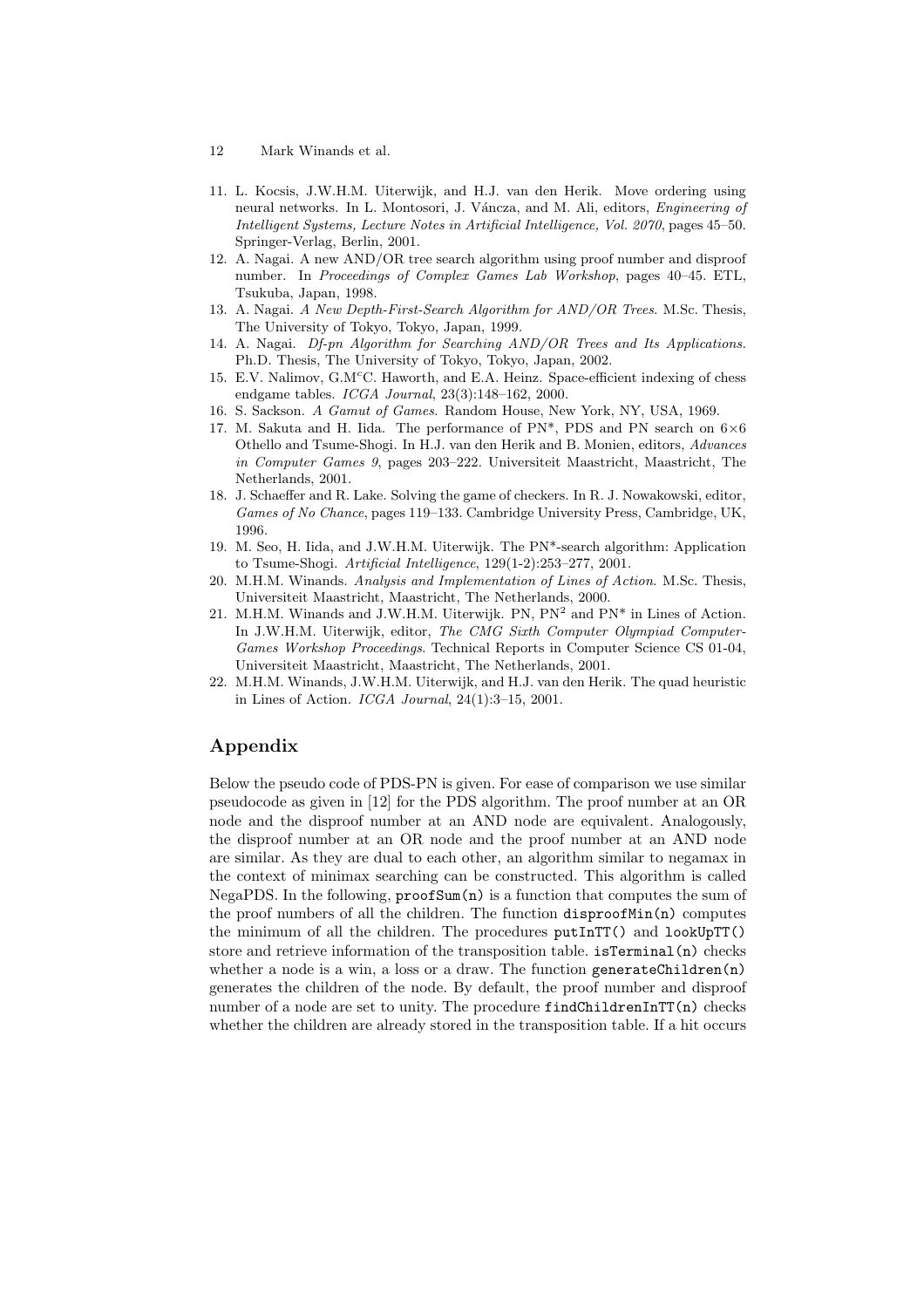for a child, its proof number and disproof number are set to the values found in the transposition table. The procedure PN() is just the plain PN search. The algorithm is described in [2] and [5]. The function computeMaxNodes() computes the number of nodes which may be stored for the PN search, according to equation 2.

```
//iterative deepening at root r
procedure NegaPDS(r){
  r.proof = 1;
  r.disproof = 1;
  while(true){
    MID(r);
    // terminate when the root is proved or disproved
    if(r.proot = 0 || r.disproof = 0)break;
    if(r.proof \leq r.disproof)
      r.proof++;
    else
      r.disproof++;
  }
}
//explore node n
procedure MID(n){
  //Look up in the transposition table
  lookUpTT(n,&proof,&disproof)
  if(proof = 0 || disproot = 0|| (proof >= n.proof && disproof >= n.disproof)){
    n.proof = proof; n.disproof = disproof;
    return;
  }
  //Terminal node
  if(isTerminal(n)){
    if((n.value = true & k n.type = AND_NODE) ||(n.value = false & n_type = OR_NODE) {
      n.proof = INFINITY; n.disproof = 0;
    }
    else{
      n.proot = 0; n.disproof = INFINITE;}
```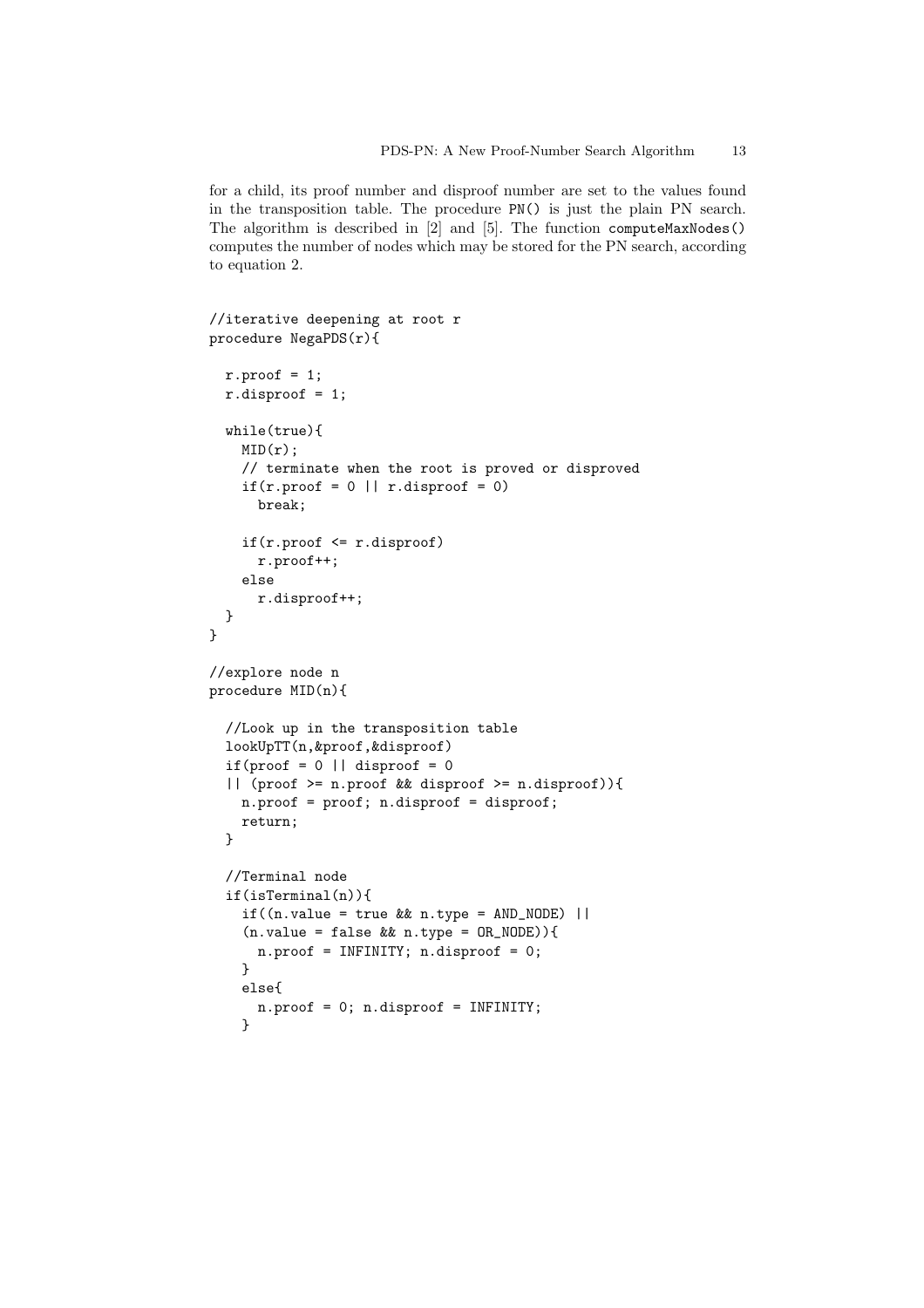```
14 Mark Winands et al.
   putInTT(n);return;
 }
 generateChildren();
 //avoid cycles
 putInTT(n);
  //Multiple iterative deepening
 while(true){
   //Check whether the children are already stored in the TT.
   //If a hit occurs for a child, its proof number and disproof number
   //are set to the values found in the TT.
   findChildrenInTT(n);
   //Terminate searching when both proof and disproof number
   //exceed their thresholds
   if(proofSum(n) = 0 || disprootMin(n) = 0 || (n.proot \ledisproofMin(n) && n.disproof \leq proofSum(n))){
     n.proof = disproofMin(n);
     n.disproof = proofSum(n);putInTT(n);
     return;
   }
   proof = max(proot, disprootMin(n));n_child = selectChild(n,proof);
   if(n.disproof > proofSum(n) && (proof_child <= disproof_child
      || n.proof <= disproofMin(n)))
     n_child.proof++;
   else
     n_child.disproof++;
   //This is the PDS-PN part
   /////////////////////////////////
   if(!lookUpTT(n_child)){
     PN(n_child,computeMaxNodes());
     putInTT(n_child);
   }
   else
   /////////////////////////////////
     MID(n_child);
 }
```
}